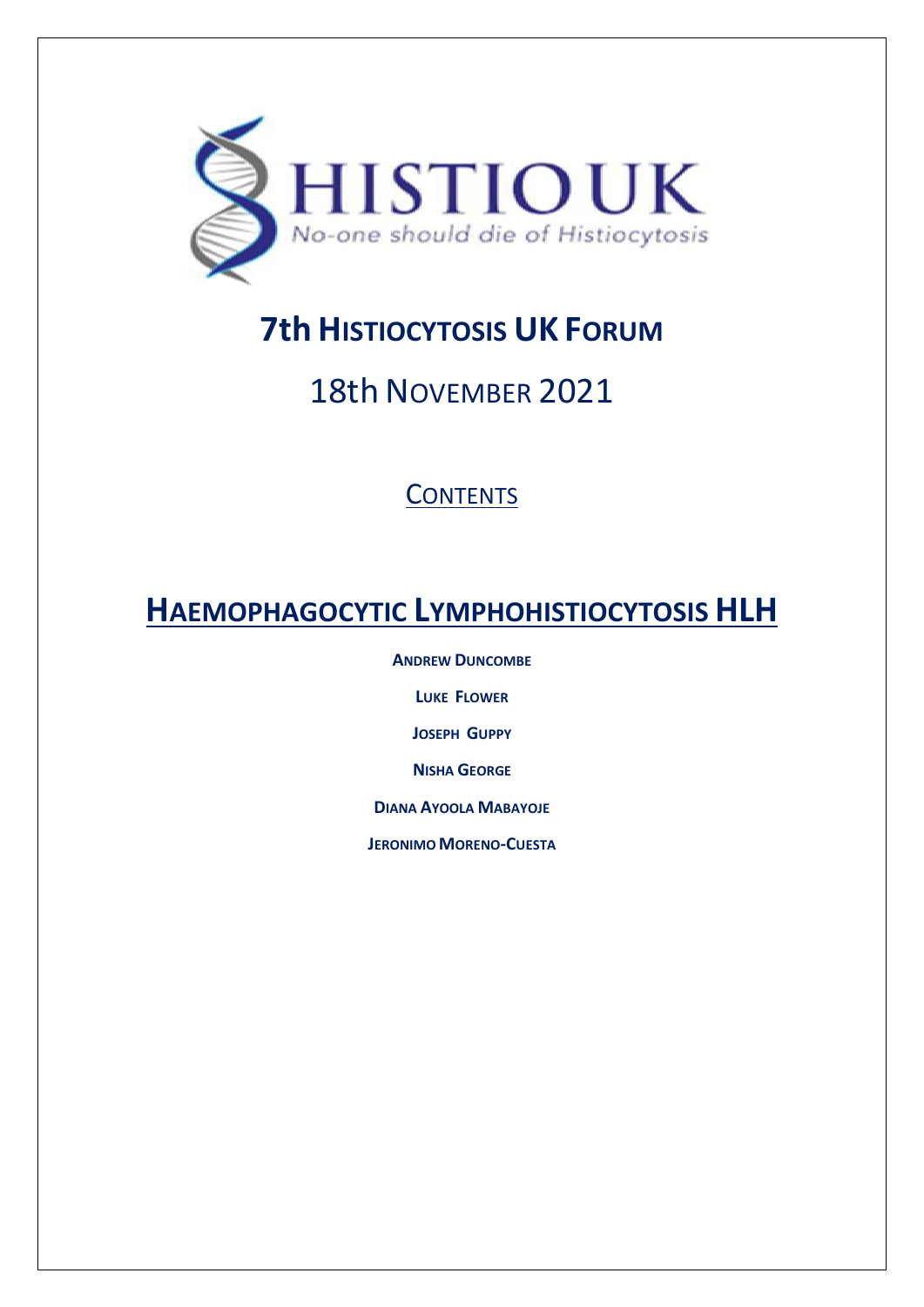**IN A SINGLE LARGE CENTRE OBSERVATIONAL COHORT STUDY OF HOSPITALISED COVID-19 PATIENTS, SECONDARY HLH (SHLH) WAS RARE BUT HYPERINFLAMMATION (HI) COMMON AND HI SEVERITY PREDICTED RESPONSE TO EARLY INTERVENTION WITH DEXAMETHASONE ASSESSED BY DAY 28 MORTALITY.**

# **ANDREW DUNCOMBE PRESENTING**

**Introduction** COVID-19 is responsible for at least 4.5 million deaths worldwide. A significant proportion of COVID-19 patients show evidence of hyperinflammation (HI) of which secondary Haemophagocytic Lymphohistiocytosis (sHLH) is the most severe manifestation. The success of early dexamethasone therapy may reflect anti-HI activity.

**Aims** We set out to determine the prevalence of sHLH and HI in a cohort of COVID-19 inpatients and their response to Dexamethasone.

**Methods** The prevalence of sHLH was determined by a modified H score in a cohort of 567 COVID-19 positive inpatients receiving conventional treatment. HI was assessed on admission by a novel clinico-pathological algorithm, HI5-NEWS2, in a larger cohort of 1265 inpatients, 653 of whom received Dexamethasone treatment as per NICE guidance. The primary outcome was 28 day mortality.

**Results** The overall incidence of patients developing sHLH was 1.59% on admission and only rose to 4.05% over the whole admission. This small cohort showed no excess mortality compared with the whole cohort. However, high risk of HI (high HI5-NEWS2 score) (n=367, 29.0%) conferred a strikingly increased mortality (36.0% vs 7.8%; Age adjusted hazard ratio (aHR) 5.9; 95% CI 3.6-9.8, p<0.001) compared to the low risk group (n= 455, 36.0%). Early dexamethasone treatment conferred a 50.0% reduction in mortality in the high risk group (36.0% to 18.0%, aHR 0.56, p=0.007) which was not observed in the low risk group (7.8% to 9.2%, aHR 1.4, p =0.31).

**Conclusion** sHLH is rare but HI is common in hospitalised COVID-19 patients and HI severity correlates with Dexamethasone mortality reduction.

Authors and affiliations

*Andrew Duncombe (Presenting)* Department of Haematology, University Hospital Southampton, Southampton, United Kingdom *Hang Phan* Clinical Informatics Research Unit Faculty of Medicine, University of Southampton, Southampton, United Kingdom *Florina Borca* NIHR Southampton Biomedical Research Centre,<br>University Hospital Southampton NHS Foundation Trust, Southampton, Unit NHS Foundation Trust, Southampton, United Kingdom *Isabel Reading* Department of Primary Care, Population Sciences and Medical Education, University of Southampton, Southampton, United Kingdom *Michael Ardern-Jones* Clinical Experimental Sciences, University of Southampton Faculty of Medicine, Sir Henry Wellcome Laboratories,, Southampton, United Kingdom

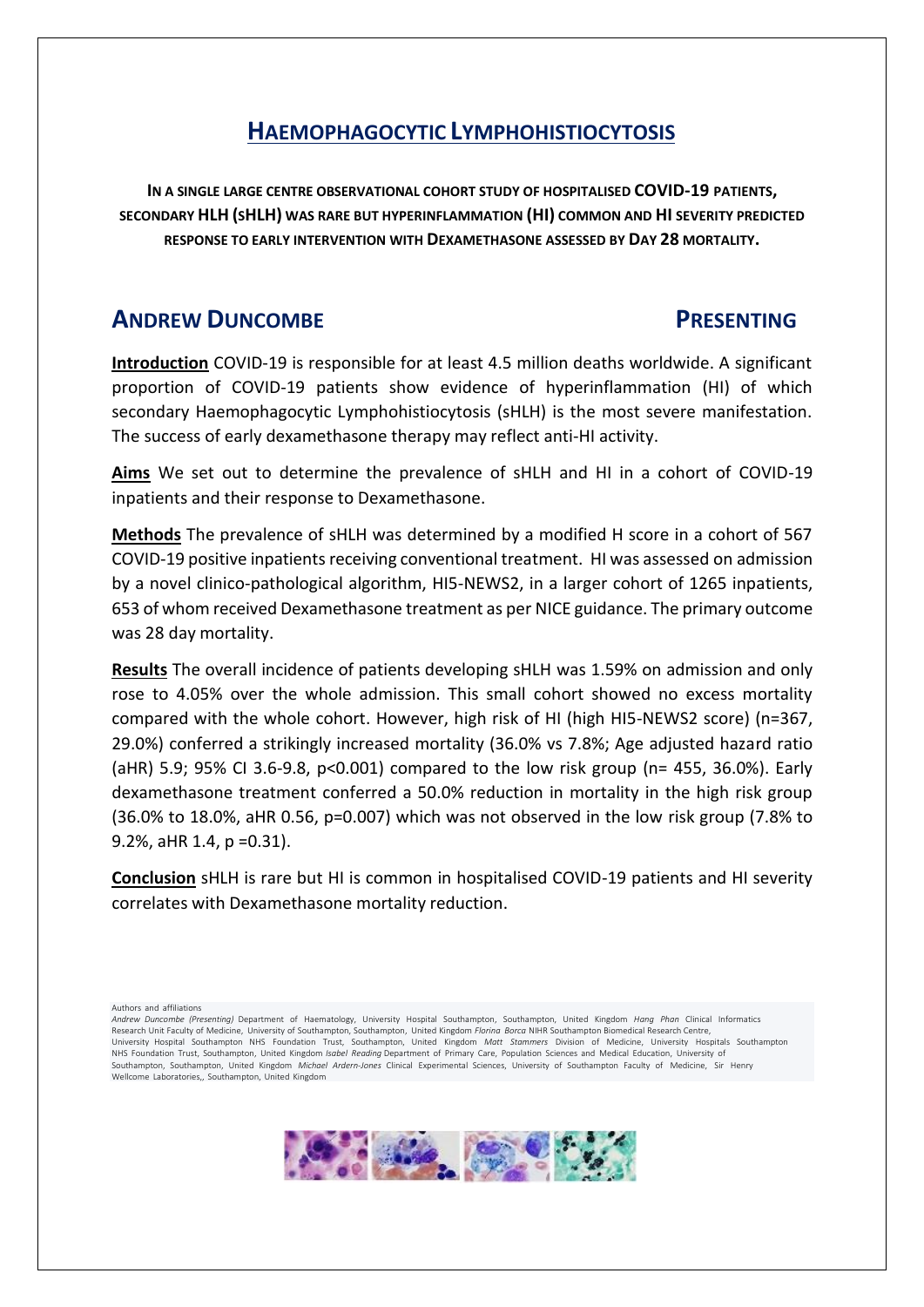**A MULTI-CENTRE EVALUATION OF THE USE OF ANAKINRA IN THE MANAGEMENT OF HAEMOPHAGOCYTIC LYMPHOHISTIOCYTOSIS SECONDARY TO COVID-19**

# **LUKE FLOWER PRESENTING**

**Introduction** A sub-group of patients with COVID-19 develop secondary haemophagocytic lymphohistiocytosis (sHLH). Diagnosis of sHLH remains a challenge; no scoring systems are validated in critical illness and limited evidence exists on its management. The IL-1 receptor antagonist anakinra has a good safety record and is used in several hospitals.

**Aims** The aim of this evaluation was to describe the use of anakinra in patients with COVID-19 associated sHLH (COV-HLH).

**Methods** We evaluated data from patients with COV-HLH treated with anakinra admitted to three NHS Trusts between 01/02/2020 and 28/06/2020. Ten patients were included. Data were collected over a three-week period from treatment initiation under local service evaluation permissions and with individual case consent. Ethical opinion was not required.

**Results** All patients required critical care admission and mortality was 40%. Median age was 40 and 9/10 were male. Anakinra treatment regimens varied from 70mg IV BD to 200mg IV TDS. Patients initiated on lower dosing regimens required up-titration due to initial lack of response. For one-person, rapid weaning of anakinra resulted in rebound sHLH with re uptitration required. No adverse effects related to anakinra were observed. In all median temperature (38·8-37·9⁰C), HScore (164-84) and ferritin (9576-3034µg/L) reduced following treatment.

**Conclusion** Challenges associated with sHLH diagnosis became more apparent during the COVID-19 pandemic. An improvement in biochemical and clinical parameters was seen following anakinra, with a mortality lower than that previously reported in sHLH. Anakinra dosing regimensin the management of sHLH continue to vary with further research required.

Authors and affiliations

*Luke Flower (Presenting)* William Harvey Research Institute, Barts and The London School of Medicine and Dentistry, Queen Mary University of London, Lo ndon, United Kingdom. *Nick Laundy* Department of Infectious Diseases, Sheffield Teaching Hospitals NHS Foundation Trust, Sheffield, United Kingdom. *Maryam Khosravi* Department of Critical Care, Royal Free Hospital NHS Foundation Trust, London, United Kingdom. *Jim Buckley* Department of Critical Care, Royal Free Hospital NHS Foundation Trust, London, United Kingdom. *Inder Kumar* Department of Surgery, East Lancashire Hospitals Trust, Blackburn, United Kingdom. *Oluwatomisin Otenigbagbe* School of Medicine, University of Leeds, Leeds, United Kingdom. *Aislinn Gale* Department of Rheumatology, Luton and Dunstable University Hospital NHS Foundation Trust, Luton, United Kingdom *Rachel Tattersall* Department of Rheumatology, Sheffield Teaching Hospitals NHS Foundation Trust, Sheffield, United Kingdom. *Jessica Manson* Department of Rheumatology, University College London Hospitals NHS Trust, London, United Kingdom. *Vanessa Quick* Department of Rheumatology, Luton and Dunstable University Hospital NHS Foundation Trust, Luton, United Kingdom.

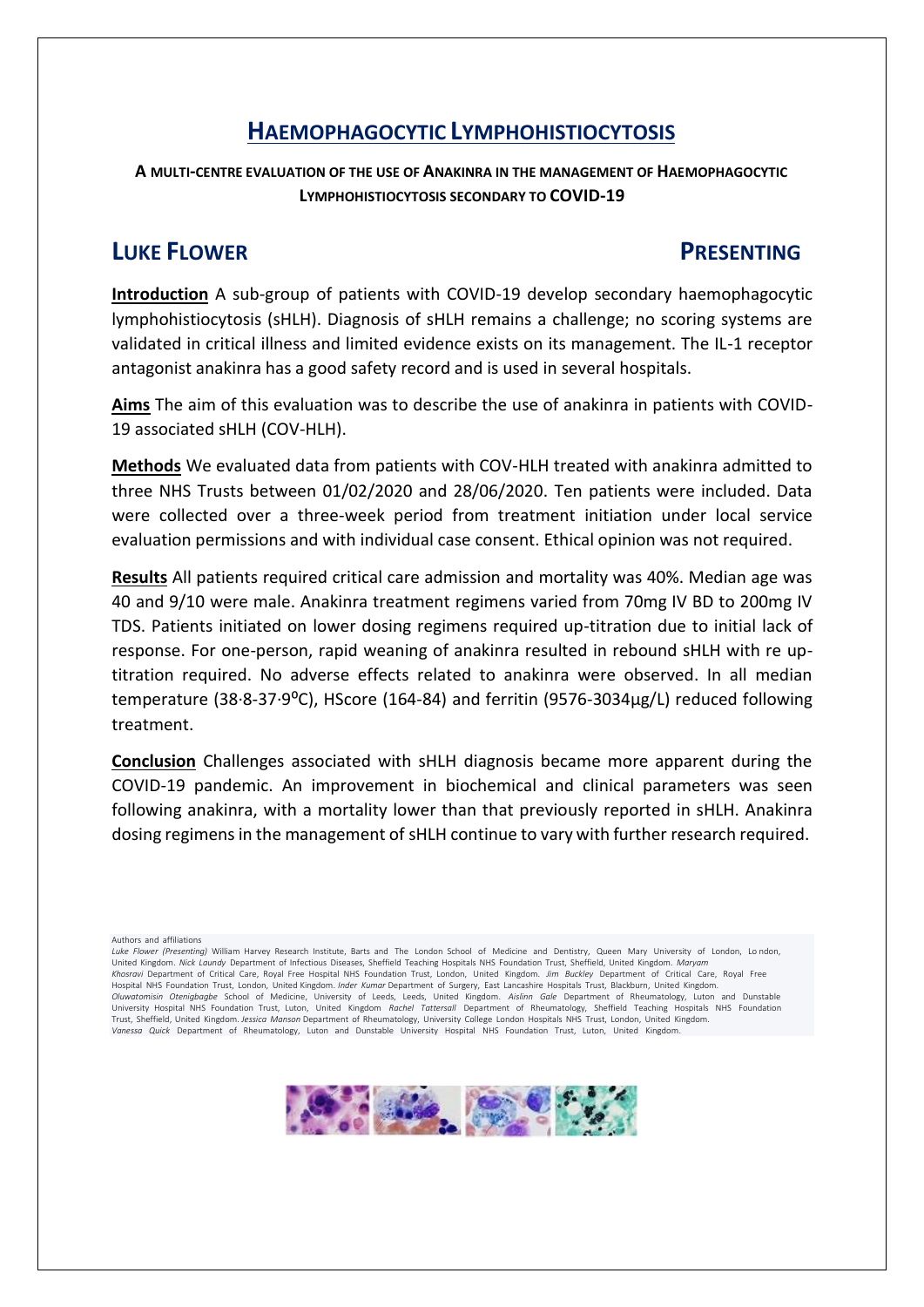**A CASE OF MACROPHAGE ACTIVATION SYNDROME (MAS)/HAEMOPHAGOCYTIC LYMPHOHISTIOCYTOSIS (HLH) REQUIRING EXTRA-CORPOREAL MEMBRANE OXYGENATION IN A PATIENT WITH SEVERE MULTISYSTEM LUPUS ERYTHEMATOSUS**

# **JOSEPH GUPPY PRESENTING**

A 29-year-old Nigerian female, diagnosed with systemic lupus erythematosus (SLE) in 2021, was admitted to a district general hospital with fever, ascites, abdominal pain and confusion. She had recently arrived from Nigeria and an extensive infection panel was negative. She was treated for severe multisystem lupus based on constitutional symptoms, lymphadenopathy, pancytopenia, serositis, probable lupus nephritis, positive anti-dsDNA antibodies and hypocomplementaemia. Despite immunosuppression with pulsed intravenous methylprednisolone followed by rituximab, she continued to deteriorate resulting in cardiorespiratory arrest.

An echocardiogram demonstrated severe biventricular impairment with an estimated left ventricular ejection fraction of 15%, a significant deterioration from the scan one day prior. This deterioration was associated with the emergence of features consistent with MAS/HLH including pancytopenia, transaminitis (ALT 1240 iU/L), hyperferritinaemia (ferritin 60,045 ug/L) and hypofibrinogenaemia (fibrinogen 1.2 g/L). At this time, her H-score was 195. She was therefore transferred to our centre for veno-arterio-venous extra-corporeal membrane oxygenation (ECMO) for lupus myocarditis and cardiogenic shock, which facilitated further immunosuppression with intravenous cyclophosphamide.

She made a significant recovery post-decannulation. A repeat echocardiogram after 2 months of immunosuppression was normal (ejection fraction 59%).

This case highlights the life-threatening nature of MAS/HLH. The diagnosis should be considered alongside differentials such as sepsis in acutely unwell patients with autoimmune rheumatic diseases. Secondly, our case illustrates the use of ECMO as a bridging measure to facilitate further immunosuppression addressing the underlying autoimmune trigger in patients with MAS/HLH and allowing for a full cardiac recovery in this case.

Authors and affiliations

*Joseph Guppy (Presenting)* Guy's & St. Thomas' NHS Foundation Trust, London, United Kingdom *Garry Mallett* Guy's & St. Thomas' NHS Foundation Trust, London, United Kingdom *Charlie Hession* Guy's & St. Thomas' NHS Foundation Trust, London, United Kingdom *Yik Long Man* Guy's & St. Thomas' NHS Foundation Trust, London, United Kingdom *Michelle Fernando* Guy's & St. Thomas' NHS Foundation Trust, London, United Kingdom

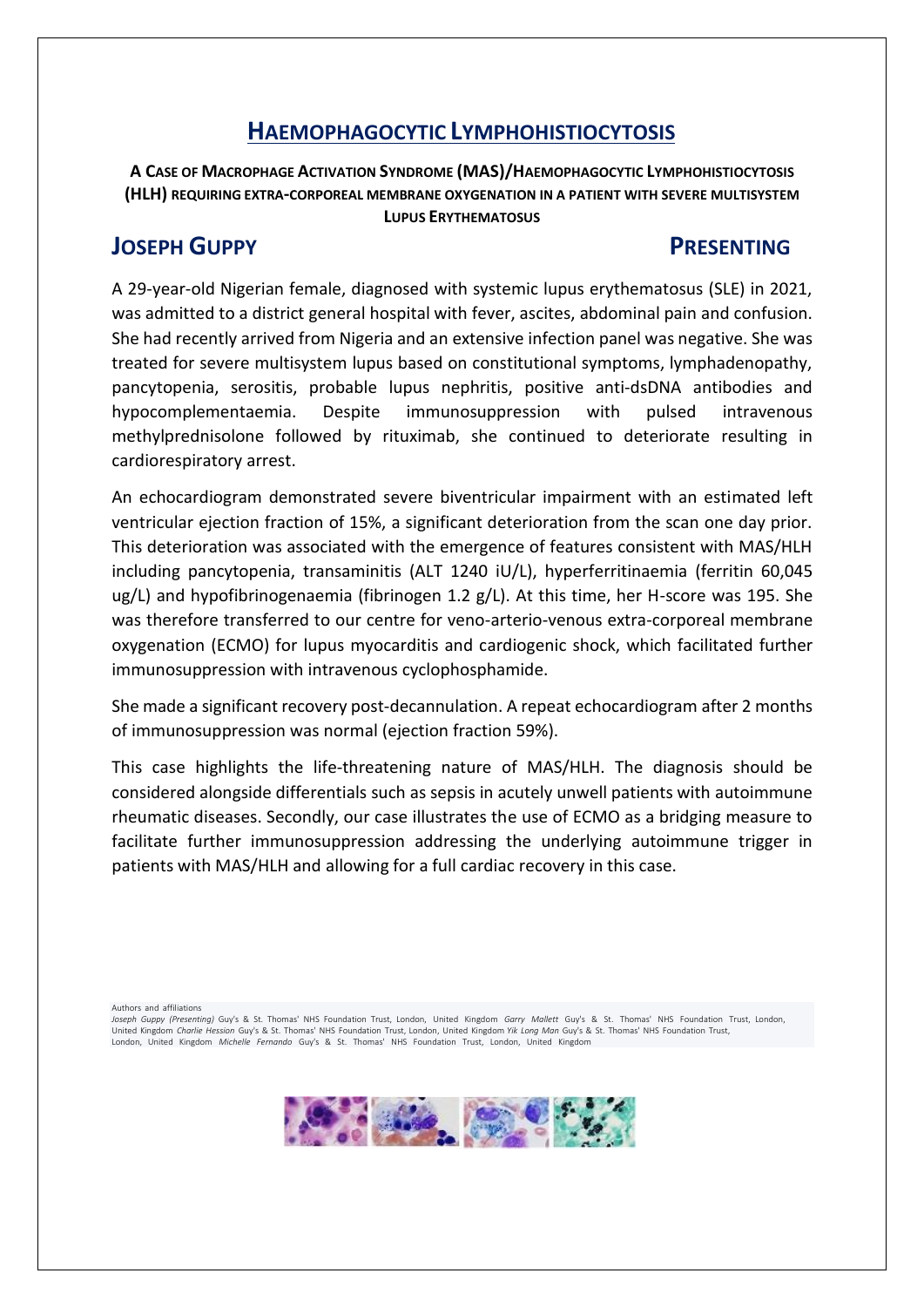### **HLH AND TB: LETHAL BUT TREATABLE**

# **NISHA GEORGE PRESENTING**

Haemophagocytic lymphohistiocytosis (HLH) can be associated with a variety of infections, most commonly viral. HLH in association with tuberculosis (TB) is a less common entity.

A 54-year-old Indian man with no history of TB was admitted with a fever and tachycardia. Within a week of admission, he developed severe thrombocytopenia (nadir 2 x10<sup>9</sup>/L) with purpura and epistaxis. He was treated with intravenous immunoglobulin and prednisolone for presumed immune thrombocytopenia, but failed to respond to this. Multiple blood cultures, and autoimmune screens were negative, and broad spectrum antibiotics did not impact his fever.

As his condition progressed, a bone marrow biopsy was arranged which showed active haemophagocytosis mainly directed against platelets. Elevated ferritin, soluble CD25 and triglycerides along with bicytopaenia and his persistent fever established the diagnosis against the 2004 HLH criteria. Imaging studies initially showed multiple small lung nodules which progressed to miliary shadowing. He was initiated on dexamethasone, anakinra and empirical TB treatment, and improved over several weeks. Bone marrow cultures were later positive for *Mycobacterium tuberculosis*.

TB-associated HLH has been occasionally described in the literature, and carries a significant mortality. Infective triggers for HLH should always be sought, as effective treatment for these may reduce the need for higher-risk therapies. Obtaining the appropriate microbiological samples prior to starting treatment is essential, and in cases where TB is a possibility, empirical therapy can be justified especially where immunosuppressive treatment is being used. Patient consent was obtained for this case report.

Authors and affiliations

*Nisha George (Presenting)*Department of Infectious disease and Tropical Medicine, Leicester Royal Infirmary, Leicester, United Kingdom *Aleem Ahmed* Department of Infectious disease and Tropical Medicine, Leicester Royal Infirmary, Leicester, United Kingdom *Nicholas Wong* Department of Infectious disease and Tropical Medicine, Leicester Royal Infirmary, Leicester, United Kingdom

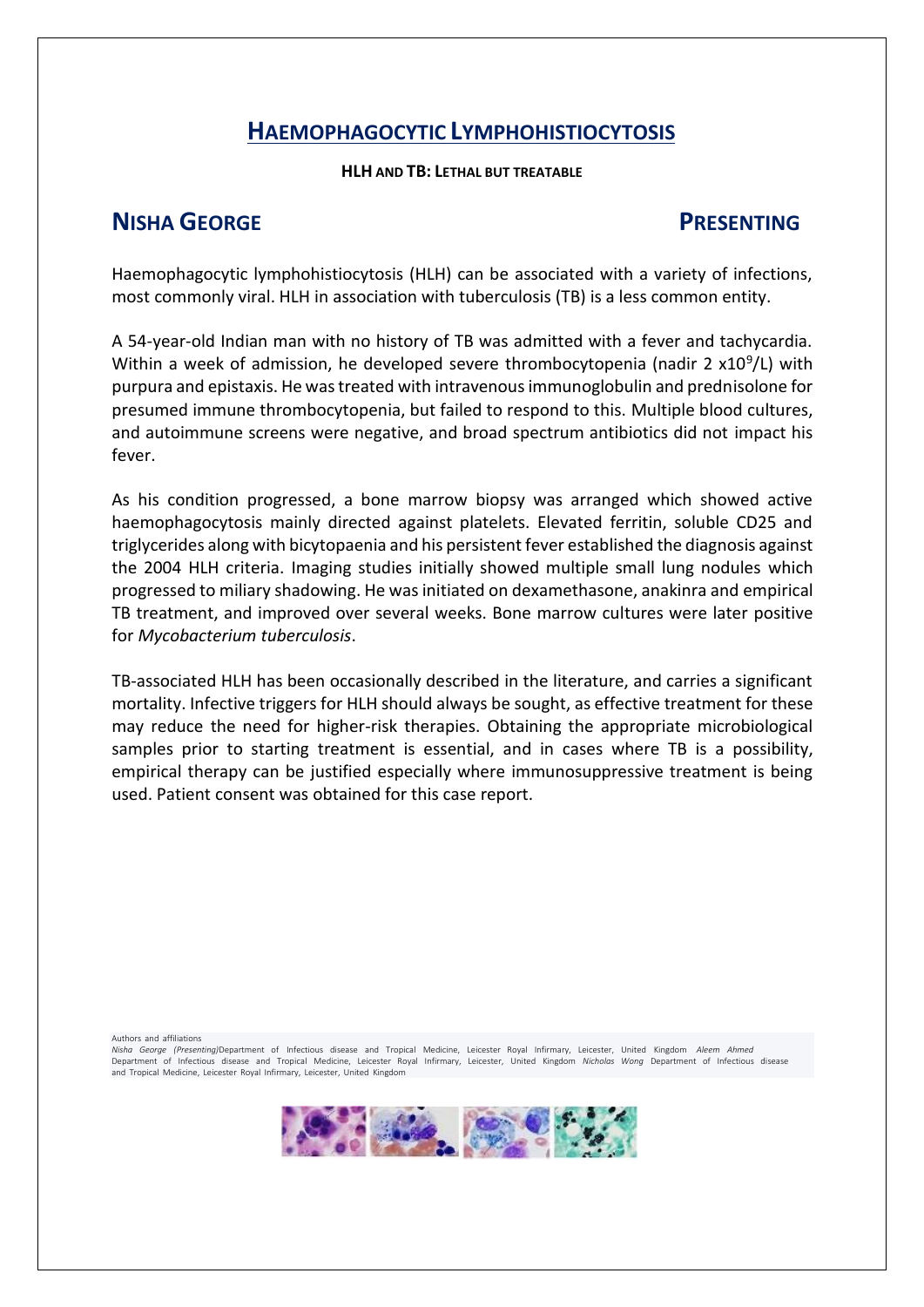**FATAL SECONDARY HAEMOPHAGOCYTIC LYMPHOHISTIOCYTOSIS DUE TO VISCERAL LEISHMANIASIS IN A PATIENT WITH RHEUMATOID ARTHRITIS.**

## **DIANA AYOOLA MABAYOJE PRESENTING**

### **Describe original case**

We describe a rare case of Visceral Leishmaniasis with secondary HLH in an immunosuppressed patient.

### **Reason for report**

An underlying diagnosis of VL may easily be missed due to the similarity in clinical presentation with HLH. Leishmania blood PCR and serology should be requested in all HLH patients with a compatible travel history.

### **Case description**

A 79-year-old man presented with 4 weeks' malaise, sore throat and oral ulceration. He took methotrexate for rheumatoid arthritis and travelled to Ibiza annually. Blood tests showed pancytopaenia, ferritin >10,000ug/L and elevated triglycerides; CT imaging showed cervical lymphadenopathy and marked splenomegaly. A bone marrow aspirate showed leishmania amastigotes. Liposomal amphotericin B was initiated for visceral leishmaniasis. He was transferred to UCLH, where a clinical diagnosis of HLH was made (H score 199, 80-88% probability) and methylprednisolone initiated. He developed disseminated intravascular coagulation and multi-organ dysfunction and was transferred to ITU where Anakinra and IVIg were commenced. After an initial treatment response he worsened dramatically, requiring intubation and ventilation. Repeat imaging showed multifocal cerebral and splenic infarcts, pneumatosis coli and portal venous gas; palliative treatment was commenced following discussion with his relatives. Consent for post-mortem examination was obtained, this showed disseminated aspergillosis and leishmania amastigotes in bone marrow with histological confirmation of HLH.

### **Discussion**

Treatment of secondary HLH is complex, requiring identification and treatment of the driver while simultaneously treating the hyperinflammatory state. Opportunistic infection is often the cause of death in HLH and all patients should be screened for invasive fungal infection.

Authors and affiliations

*Diana Ayoola Mabayoje (Presenting)* University College London Hospitals NHS Foundation Trust, London, United Kingdom *Sarah Logan* University College London Hospitals NHS Foundation Trust, London, United Kingdom *Peter Ellery* University College London Hospitals NHS Foundation Trust, London, United Kingdom *Alice Carter* University College London Hospitals NHS Foundation Trust, London, United Kingdom *Veronica Marsh* University College London Hospitals NHS Foundation Trust, London, United Kingdom *Jessica Manson* University College London Hospitals NHS Foundation Trust, London, United Kingdom *Anna Checkley* University College London Hospitals NHS Foundation Trust, London, United Kingdom